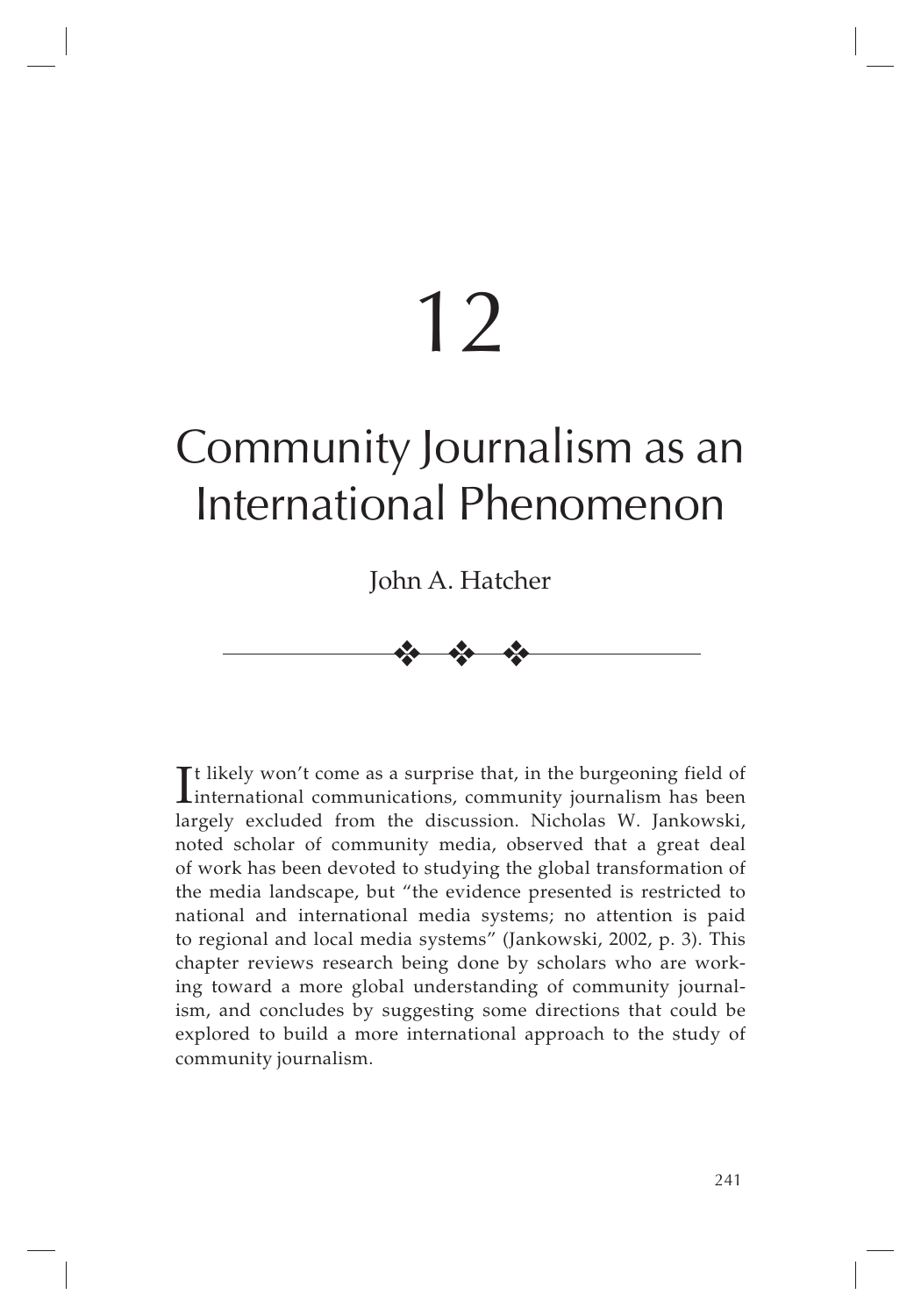# ❖ OVERVIEW OF INTERNATIONAL COMMUNICATIONS

 Broadly, international communications could be seen as the desire to explain mass communication in a global context by looking for larger theoretical models that explain media systems at national and international levels. It also includes comparative analysis that is driven by a desire to look for country-level and cultural differences in mass communication (Hallin & Mancini, 2004). As such, it feels almost counterintuitive to attempt to position the inherently "local" concept of community journalism in a discussion of international communications. However, the question to consider is whether what Artz and Kamalipour (2007) referred to as transnational media forces are having the same effect on community media that has been observed in national and regional media.

 The study of international communications evolved from what many consider a normative approach with a largely Western bias to current attempts that explore media differences, especially in light of increasing globalization and homogenization (Hallin & Mancini, 2004). Artz and Kamalipour (2007) made the distinction between international and transnational media organizations, explaining that international organizations are media outlets based in one country that reach out to global audiences, and transnational media, in contrast, are organizations that work independent of any particular country and instead serve a global class of citizens. The result, Artz and Kamalipour noted, has been that "the deterritorialization of media production and distribution has ruptured media national characteristics. The transnational media represent the class interests, class perspectives, and class ideology of the transnational capitalist class, albeit smoothly marketed in a diversity of cultural forms" (p. 151).

 It seems as if many scholars rarely find anything meritorious as they explore the global media landscape. The oft-cited Hallin and Mancini (2004) described the phenomenon that appears to be most important to community journalism: driven by technology and increased mobility, global media are homogenizing mass communication, erasing cultural differences, and overtaking culture-specific media. The questions being asked in international communications through survey research, content analysis, and other empirical approaches—is whether cultural differences remain or whether global media are imposing their values on the world in hegemonic fashion.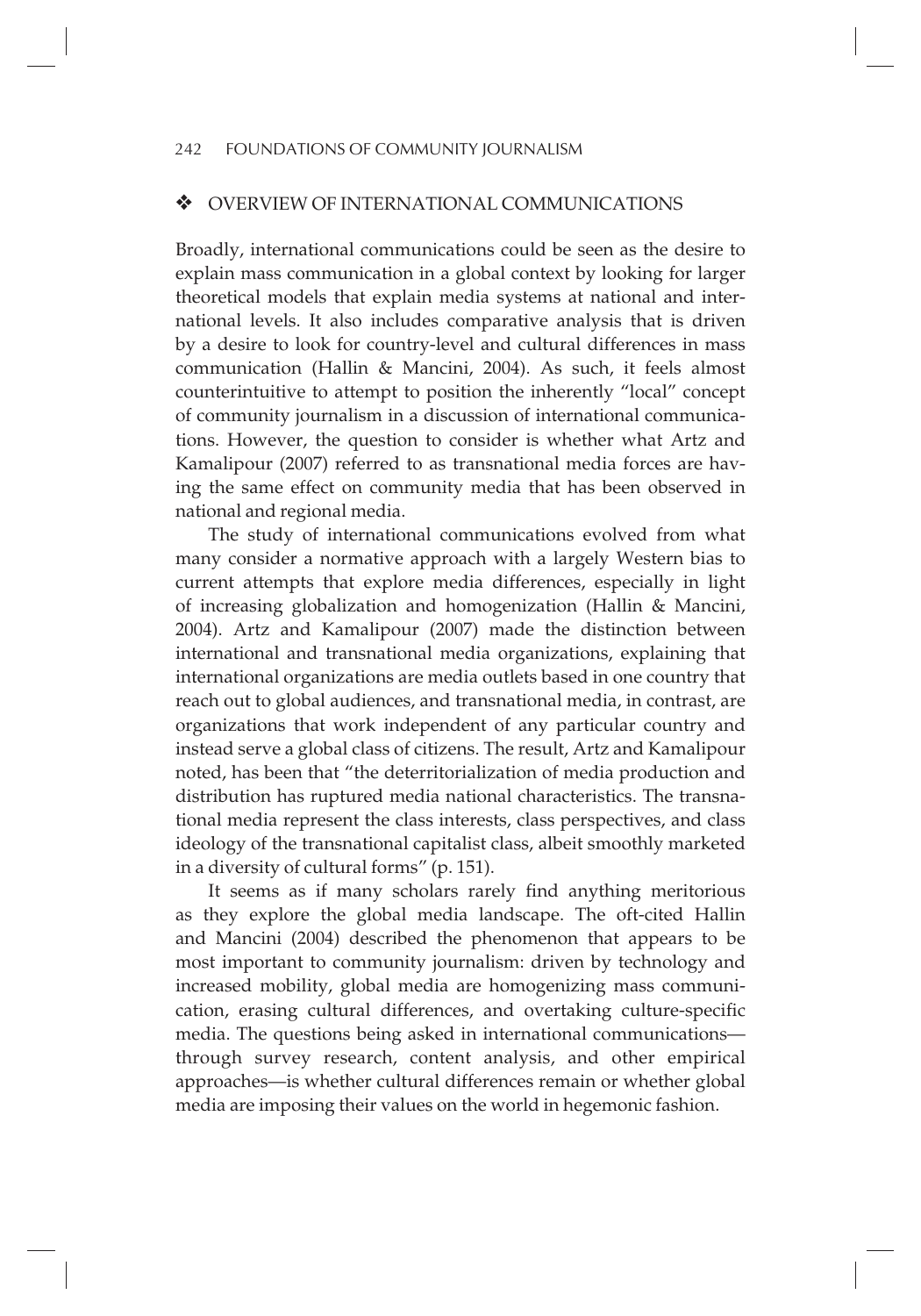Yet there is little research as to how that phenomenon is manifest in community journalism around the world, and consideration of that can be done only in a largely speculative way. It doesn't take much to imagine how a hegemonic global media system would threaten the subcultural focus of various community journalism enterprises. However, there is also the possibility that community media could be insulated from such a global wave of homogenization, and may even flourish. As Lyombe Eko (2002) observed in his analysis of media in Africa, the decentralization, openness, redundancy, simplicity, ubiquity, and statelessness of the Internet lends itself "to innovation even in circumstances of hegemony and asymmetrical power relations as in sub-Saharan Africa. Africans have shown they can bridge the digital divide through localization and domestication of the Internet" (p. 25). Much as community media in North America appear to have weathered the economic turmoil of the global recession of 2008–2010, there is the possibility that community media around the world have operated—perhaps even thrived—under the radar of the global media machine. That possibility begs serious inquiry.

# ❖ DEFINING COMMUNITY JOURNALISM FOR INTERNATIONAL STUDY

 An important question to consider relates to the external validity of the work presented so far in this book. It's the old apples-to-apples question: Does this concept called *community journalism*, developed largely by studying "small" news media outlets (mostly in the U.S., Canada, and Australia) explain something similar in all countries and cultures? When we make generalizations about "community journalism," do we risk diluting the very aspect of community journalism that makes it distinct—its cultural relativism? Furthermore, how do differences in cultural settings affect the journalism-community relationship?

 The first step toward answering those questions is, once again, developing consistent definitions for the concepts in play, particularly the term *community media* . Almost instinctively, U.S. scholars see community media as meaning newspapers, magazines, radio/television stations, and websites serving specific geographic regions or niche audiences. However, in a global context, the term does not have universal application. In their discussion of community journalism, for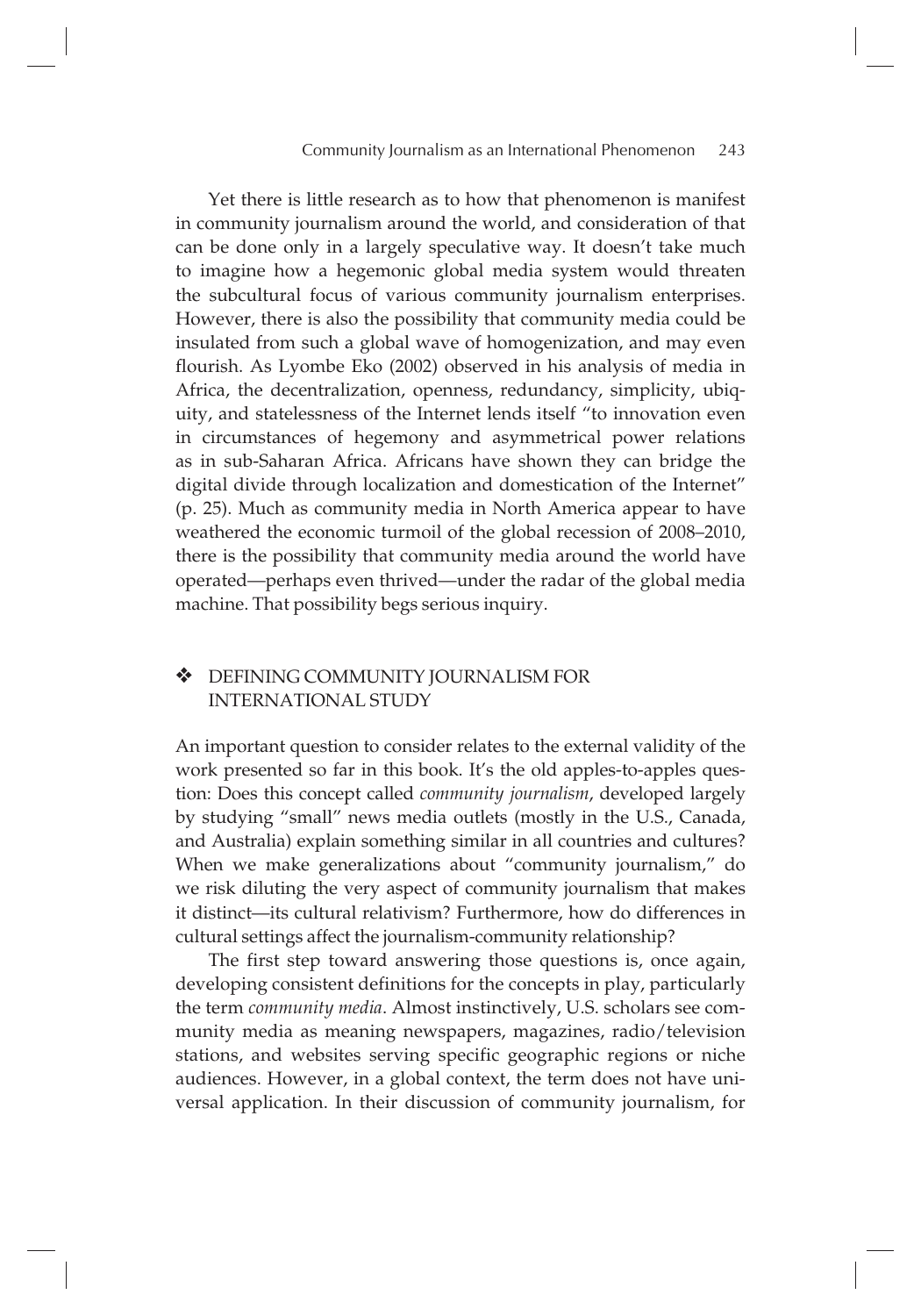example, Moore and Gillis (2005) contrasted community media with community journalism, arguing that the latter defines a "process" of doing journalism that is similar to the advocacy style of journalism espoused by scholars of civic or public journalism such as Jay Rosen. Things get more complicated when the term *community media* is brought in. Jankowski, one of the most cited scholars in electronically mediated community journalism, used "community media" as an all-encompassing term to refer to "a diverse range of mediated forms of communication: print media such as newspapers and magazines, electronic media such as radio and television, and electronic network initiatives that embrace characteristics of both traditional print and electronic media" (2002, p. 6). He pointed to U.S. scholars such as Janowitz (1952) and Stamm (1985) as the foundational works for the study of community press, but focused his own efforts on community radio, television, and other electronic media. Fuller's (2007) definition of community media did not seem as inclusive; she used "community media" to define electronic media that is operated by citizens, has roots in social justice movements of the 1960s in North America, and has begun to take hold in developing nations through the support of non-governmental organizations (NGOs).

 If those distinctions between the concepts of community journalism and community media meant only differences in the type of media channel, it would be one thing, but those differences may also speak to differences in the roles those media play in their communities differences based on those media's organizational structures, community relationships, and what they consider to be news values.

*Development journalism* is another term that appears often in community journalism research. Usually that concept defines a style of journalism that is sponsored by NGOs and used in developing nations. Although it has been critiqued by some as being largely a propaganda tool for government-driven work, others have found development journalism to embody many of the ideals valued in community journalism while operating in economic systems that simply could not support commercially driven media. For example, Banjade (2006) conducted a qualitative analysis of a community newspaper started by an NGO in Nepal and found that the newspaper was actually much more concerned with presenting what might be described as "hyperlocal journalism," driven by the voices of community members more than by the agendas of policymakers.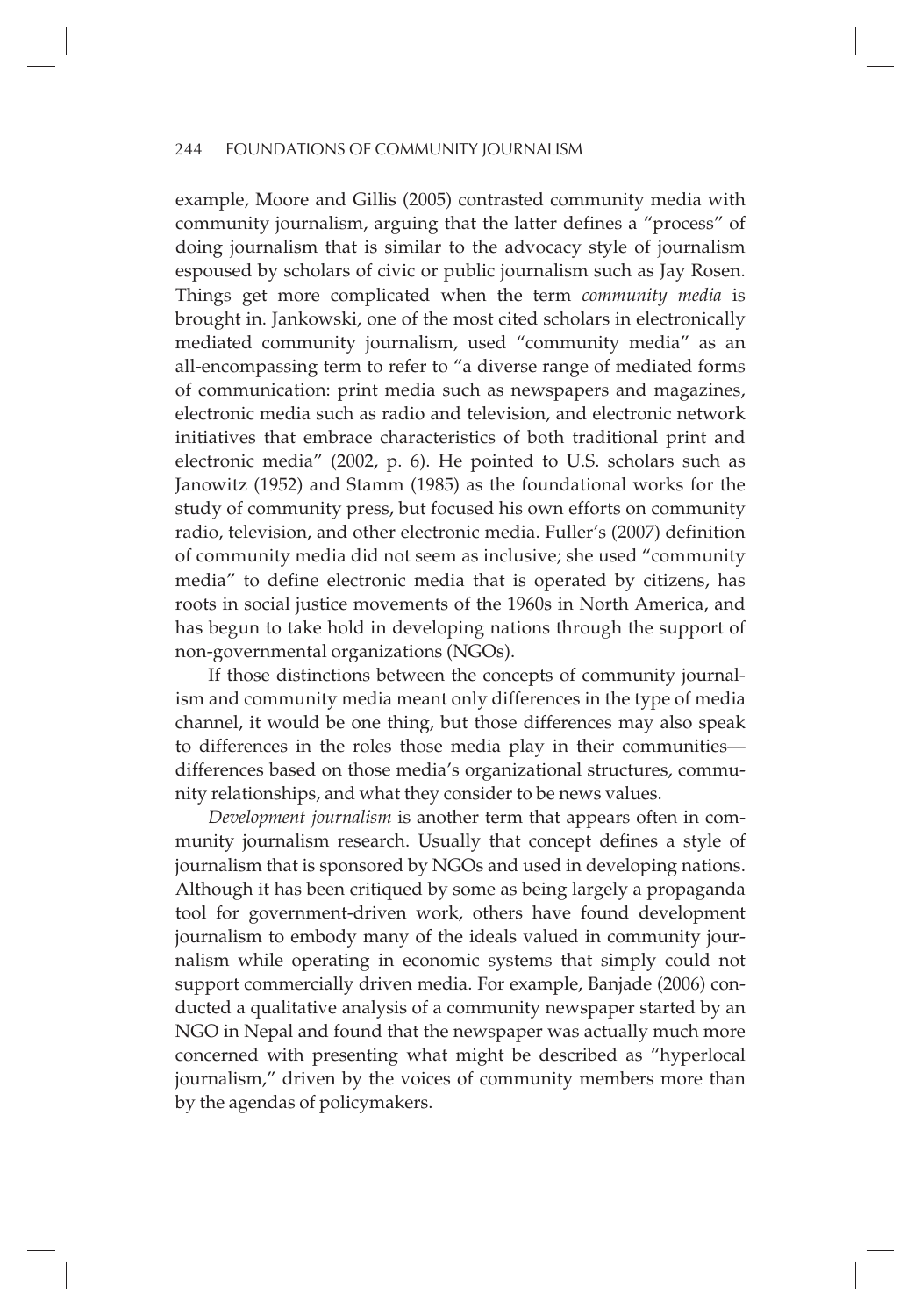# ❖ COMMUNITY PRESS AROUND THE WORLD

 For the most part, research into the community press has been conducted at the country level with almost no attempt to build theory that explains cross-cultural variations in community journalism, let alone to position community journalism in the current global landscape. Much of that research seems to follow the line of research already delineated in earlier chapters of this book, often involving qualitative assessments of independent rural newspapers.

 Perhaps some of the earliest attempts at any cross-cultural comparisons were conducted by Crispin C. Maslog, a community journalist turned scholar from the Philippines who eventually went on to earn a Ph.D. from the University of Minnesota and authored numerous books and articles on community journalism in the 1980s and 1990s. Using titles such as *The Dragon Slayers of the Countryside* (1989), Maslog produced qualitative narratives that told the stories of courageous independent community newspapers in the Philippines and Southeast Asia. In one of his key works, *Five Successful Asian Community Newspapers* (1985), a UNESCO-funded study of five newspapers from Bangladesh, India, Indonesia, and the Philippines, Maslog observed how community newspapers there were driven by a common desire to serve the local community and to champion issues important to those regions. His work has since transitioned toward a greater interest in citizen-driven development journalism.

 Another pioneering group in exploring the concept of community journalism in a global context is The International Society of Weekly Newspaper Editors (ISWNE), which published its first journal volume, *Grassroots Editor* , in January 1960, with one of its tenets being the forging of an alliance of small-town journalists interested in helping avoid a nuclear holocaust ("A Challenge to Editors," 1960). The name used to describe the community journalist in that journal was the "grassroots editor" (Waring, 1960, p. 5). The grassroots editor lived in a "village, a small city, or a metropolis" and yet shared the common trait of a "nearness to his people" (p. 5). "People," in that sense, was defined by Waring as a well-defined community tied together by geographic boundaries or common cultural bonds, such as ethnicity or religious affiliation. Waring described grassroots editors as having a close relationship with their communities' leaders, with the newspapers acting as social centers and communication tools for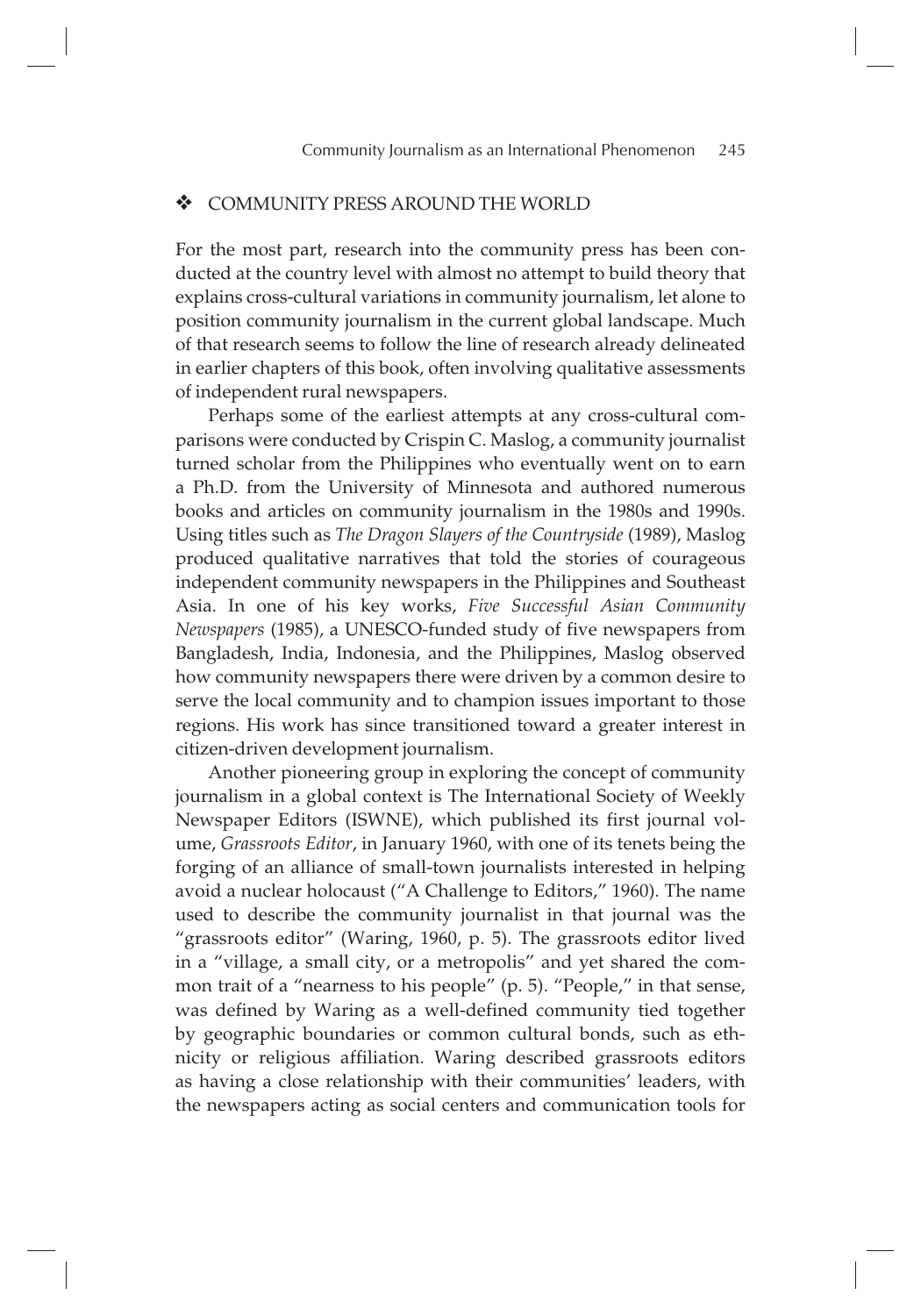civic leaders. Still, Waring emphasized the importance of journalistic independence—a value he argued must be upheld even at the risk of community backlash. Even in 1960, Waring worried that grassroots journalism would be silenced by the growth of corporate-owned media. Independence may have been admired, but Howard Rusk Long (1977) later noted that only a small group of journalists could be said to truly champion its cause.

 A perusal of the *Grassroots Editor* 's indices from 1960 to 1970 shows that it provided a central location from which to read examples of great community journalism, from editors such as civil rights advocate Hazel Brannon Smith of the Lexington, Missouri, *Advertiser* , and Henry Beetle Hough, editor of Martha's Vineyard's *Vineyard Gazette* . It was also a place where the challenges of community journalism in different countries were explored. With titles such as "Mexico's Crusading Weekly Newspapers," "The Press and Its Problems in Tanganyika," and "Latin America's Fading Hometown Weeklies," the journal explored issues facing journalists in specific countries, but also included writing about more general topics such as ethical standards, community involvement, and how to deal with community backlash on controversial issues. The journal remains a place where both scholars and practitioners can read about commonalities and differences of the community press around the globe. Today, ISWNE has members throughout not only the U.S., but also Canada and Great Britain (at this writing, the president of ISWNE is a weekly newspaper editor in northwestern England).

 From an international perspective, there exist many studies focusing on community journalism, but those studies are limited to country-level explorations often done within those nations (and as such are essentially domestic studies). For example, a team of scholars at Rhodes University conducted a detailed case study of six independently owned community newspapers in South Africa (Milne, Rau, Du Toit, & Mdlongwa, 2006). They found that those newspapers shared common values, such as a desire not just to produce a local news product but also to be active members of their communities, to provide a voice for the voiceless, to serve a role in their democracy, and to bridge cultural divides. The team also found that those news organizations faced similar challenges, including the difficulties of independent ownership and the hardship of selling advertising space to companies hesitant to invest with organizations that were small or owned by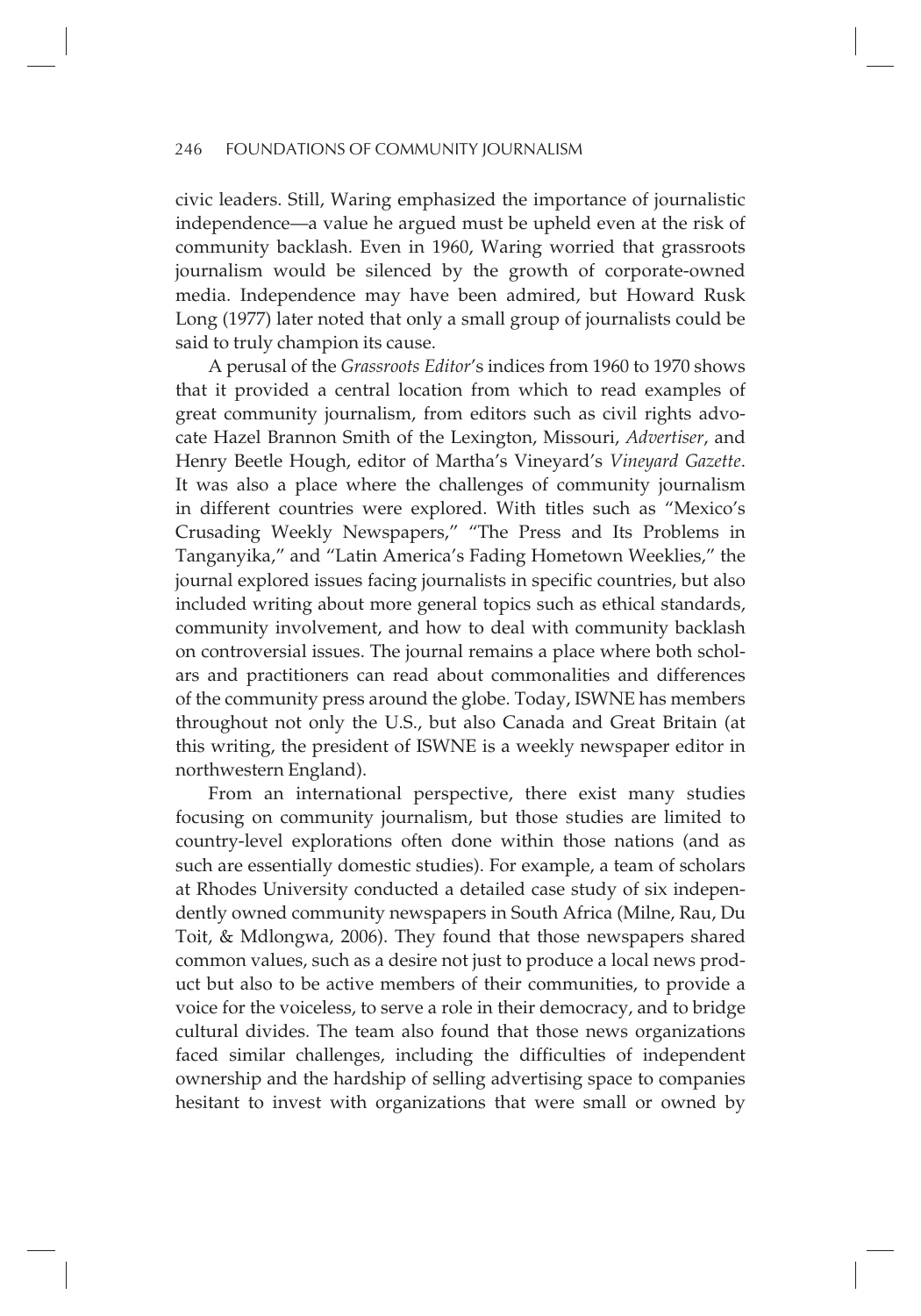marginalized groups. They also found that community newspapers shared a hesitancy to report on contentious issues in their communities, preferring to see their role as community builders.

 Australian scholar Kathryn Bowd (2003) has done similar work in her home country, comparing community journalism (or "country journalism") to both metropolitan journalism and development journalism. Bowd has suggested that the emphasis on "local" and the community relationship may mean that community journalism has more in common with what she calls non-Western forms of journalism than with conventional journalism. Bowd (2006) went a step further in explicating community journalism at an international level with a comparison of community journalism in Singapore and in Australia. She noted that in spite of different perceptions of community in those two cultural settings, the journalists shared an emphasis on local news—an emphasis which, she argued, may insulate journalism from the force of globalization.

# ❖ THE "COMMUNITY MEDIA" DISTINCTION

 In part driven by the support and efforts of NGOs such as Internews Network (Fairbairn, 2009) as well as European scholars concerned about the loss of national identity as the European Union grows, there is a much richer body of research exploring international ideas related to electronically driven versions of community media—perhaps none more important than Jankowski's work. In a collected volume exploring community media in the current era, Jankowski (2003) and other scholars defined community media on an international level, presented case studies of community media in different cultural settings, and set the agenda for future research.

 Jankowski defined the characteristics of community media as (a) empowerment of the politically disenfranchised, (b) shared, local ownership, (c) local content, (d) nonprofessional and volunteer ownership, (e) electronic distribution, (f) geographic distribution, and (g) noncommercial finance structure, although they might also include sponsorship, advertising, and so forth. That definition offers one of the key distinctions between the traditional, commercially driven community press of the United States and the social movement style of journalism that seems to dominate radio and television.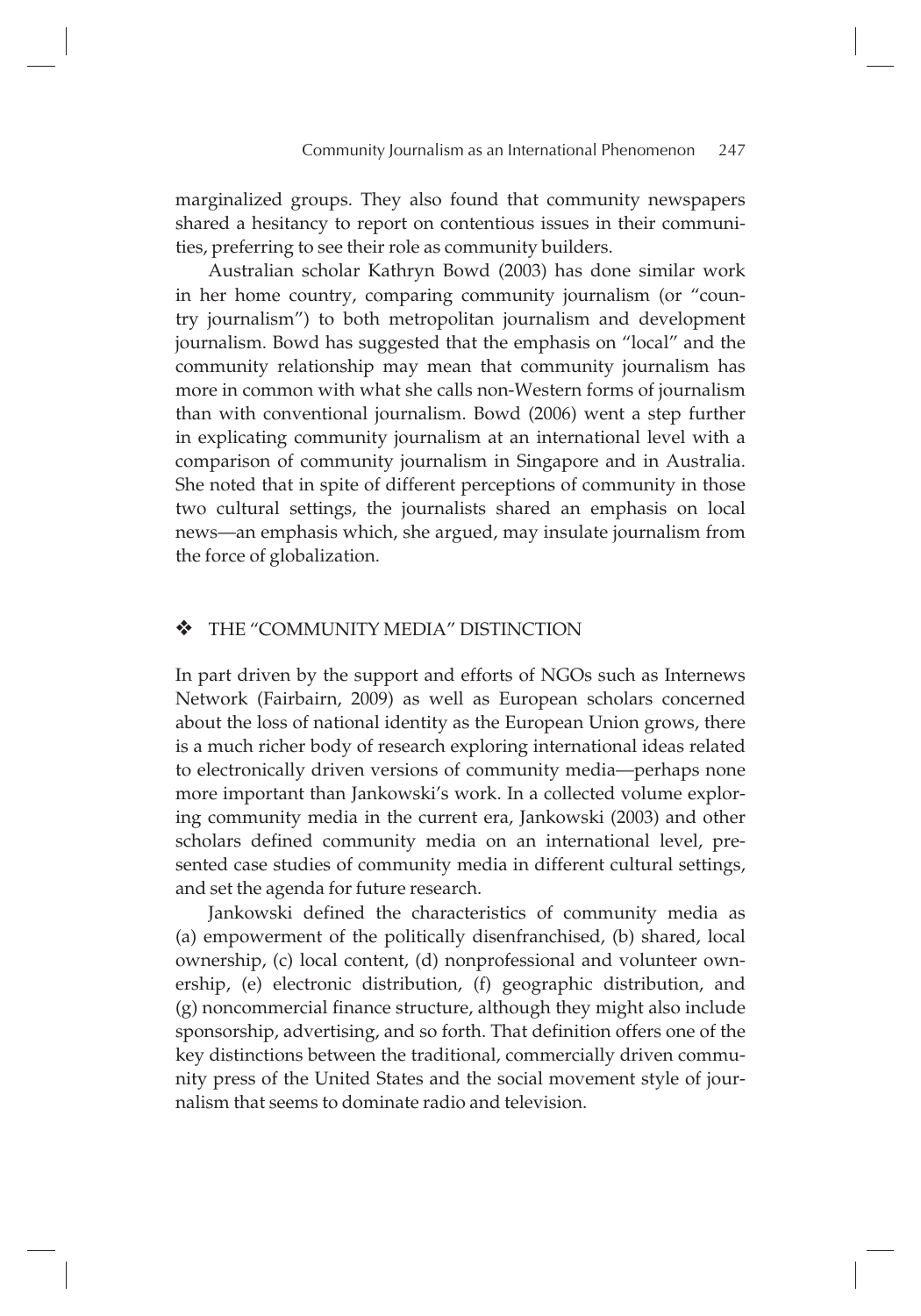In the introduction to a recent edited volume that includes case studies of community media internationally, Fuller (2007) drew on a similar set of criteria to define community media, and went further to define community media in opposition to commercially driven models of media. Fuller did not draw on traditional community journalism research, focusing instead on a style of alternative media that is citizen driven and focuses on providing a means by which marginalized groups can participate in community discourse and create their own community identity.

 In many developing nations that have diverse language groups and lower literacy rates, it is radio that may do the work of defining community. In South Africa, for example, it's been said that there are more radios than there are mattresses. In her detailed analysis of the now-famous Bush Radio in Cape Town, scholar Tanja Bosch (2005) explored how a station designed to serve the impoverished Cape Flats community has evolved to build a larger community through a process she described as "rhizomatic." Countless fibrous networks, no one stronger than another, reach out and build community networks that bridge communities in a process akin to the "bridging capital" concept explicated by scholars such as Robert Putnam. Bush Radio has provided a voice for the residents of Cape Flats, but also has expanded the discussion and perhaps the community to include other residents of Cape Town. Community radio has served a similar function in other developing nations. As Bosch noted, the roots of community radio may go back decades, such as to the 1940s and 1950s in Central America when Bolivian miners used community radio as a mobilizing tool (O'Connor, 1990).

 It's one thing to understand some of the common traits of community media, but Jankowski's desire has been to build a stronger theoretical understanding. He proposed that most of the research examining community media to date falls into four general themes: (a) democratic processes, (b) cultural identity, (c) the concept of "community," and (d) an "action perspective to communication" (Jankowski, 2003, p. 11). He encouraged scholars of community media to consider theoretical models that explain community media within the contexts of organizational structures, the media produced, the users of those media, and the environments or settings in which media operate (Jankowski, 2003).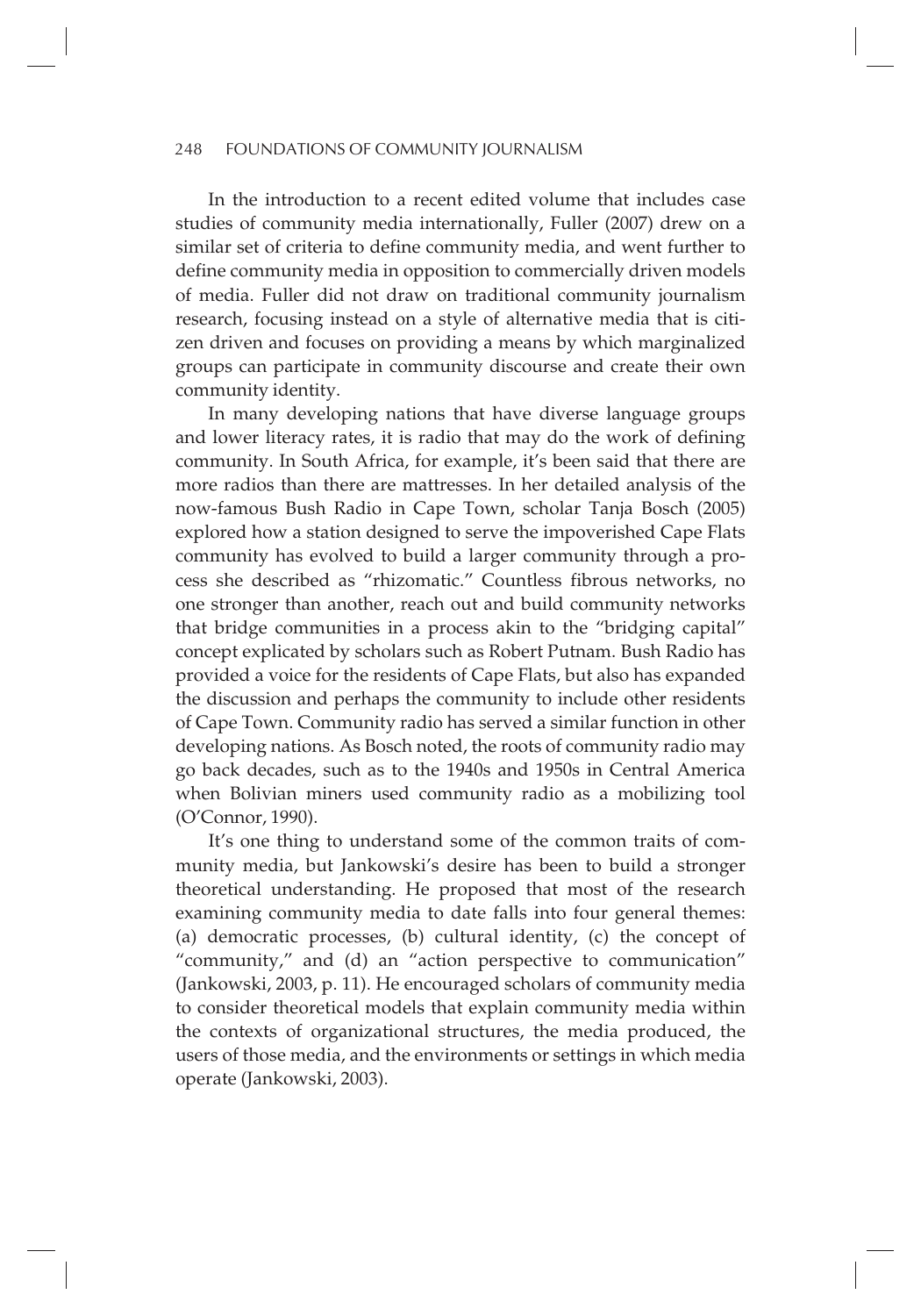# ❖ SETTING THE STAGE FOR FUTURE RESEARCH IN COMMUNITY JOURNALISM

 For the study of community journalism as an international phenomenon, it's important to understand that the relationship between a community and a journalist occurs within the context of a larger cultural backdrop. For a long time, many scholars have studied the various phenomena that hold cultures together: Durkheim (1915/1965) saw society as constructed through shared cultural meaning, and Parsons (1951) used those ideas to build a functionalist model that saw society as a self-regulating system that maintains its own order, stability, and equilibrium. Weber (1958) suggested culture is created through an understanding of what's valued in a society.

 What follows are some of the logical directions that cross-cultural comparisons of community journalism could take based on existing work in both international communications and comparative analysis being conducted in various social science disciplines.

 The political scientist Ronald Inglehart (1997) has created the now-famous World Values Survey, which attempts to gauge social and cultural distinctions, based on surveying the residents of 78 countries. Inglehart believed that those results, when aggregated at the country level, reveal strong, predictable relationships among economic development, cultural change, and political change (1997). Inglehart's survey, first conducted in 1990 and at this writing now in its fourth wave, approaches culture from a sociopolitical angle: "Cultural elements tend to go together in coherent patterns" (Inglehart, 1997, p. 69). The World Values Survey has been used as the foundation for countless studies of religion, values, beliefs, and political institutions. There are endless opportunities to explore cross- cultural aspects of community journalism based on that exhaustive data set. For example, it's accepted that community journalism is shaped by the nature of the community in which it functions (Tichenor, Donohue, & Olien, 1980), but perhaps that relationship explains what happens in a media system in only one cultural situation. The opportunity to test that theory in a comparative fashion based on differences in cultural settings—as measured by the World Values Survey—might proffer insight into the culturally specific factors that mediate the community journalism dynamic.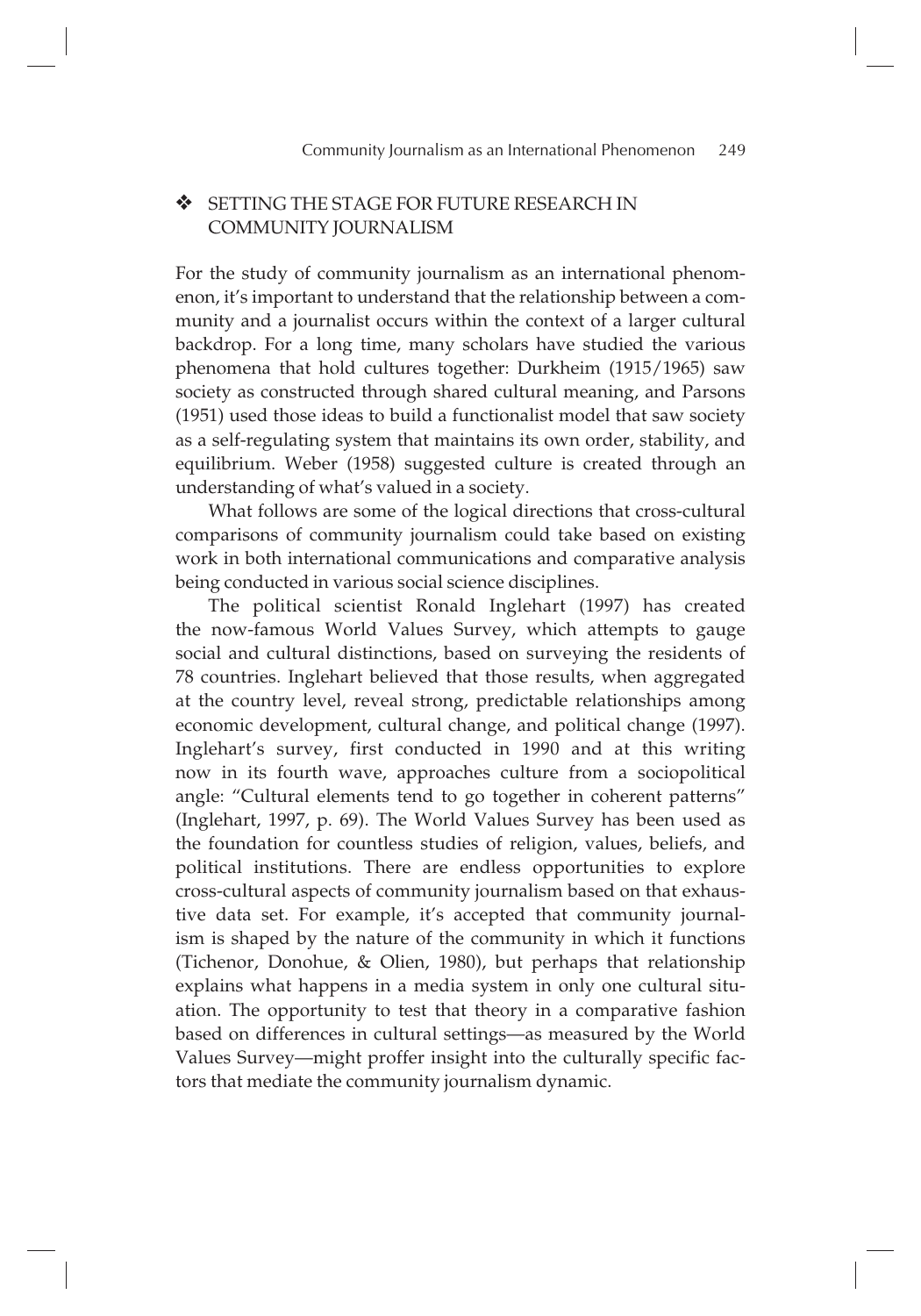In the global marketplace, it's become understood that business practices deemed acceptable in one country could be viewed as outlandish in another country. Dutch writer Geert Hofstede's (1980) research stands as the foundational work in the field of cultural mapping. He began with surveys of IBM employees in 40 countries in the 1960s and 1970s and has since expanded his work to consider 74 countries. Hofstede suggested that there are four dimensions of culture: individualism-collectivism, power distance, masculinity-femininity, and uncertainty avoidance. That kind of comparative work should entice community journalism scholars to explore larger theoretical questions based on the media's cultural context and to begin to create cultural maps of community journalism.

 Hofstede's mapping of value dimensions is very popular in social science research, but his scales are somewhat limited in their application, especially for scholars hoping to use more rigorous quantitative comparisons of culture. More recently, cross-cultural psychologist Shalom Schwartz (2004) has produced theory-driven work that "maps" the cultural nuances of countries that represent 75% of the world's population. Each culture is evaluated based on seven cultural-level values: egalitarianism, harmony, embeddedness, intellectual autonomy, affective autonomy, mastery, and hierarchy. Schwartz's work shows that individuals in different countries have distinctly different visions of society—and therefore of community—that offer important cautions to those who would ascribe universal definitions. They also offer an enticing opportunity to study the relationships between community and journalism at a cultural level. The implications of how those differences might affect conceptions of community and the journalists' role in a community are profound.

 Another way to study community journalism as an international phenomenon is by examining its role within different political contexts. The great debate in political science is what matters more, institutions or culture? As scholar William Riker (1980) noted,

 it is of course true that this easy predictability is an illusion—but it is an illusion by which many scholars are hoodwinked because in quiet times the institutions are constant and only tastes are in dispute, while in turbulent times the institutions are in flux and only human greed seems constant. One fundamental and unresolved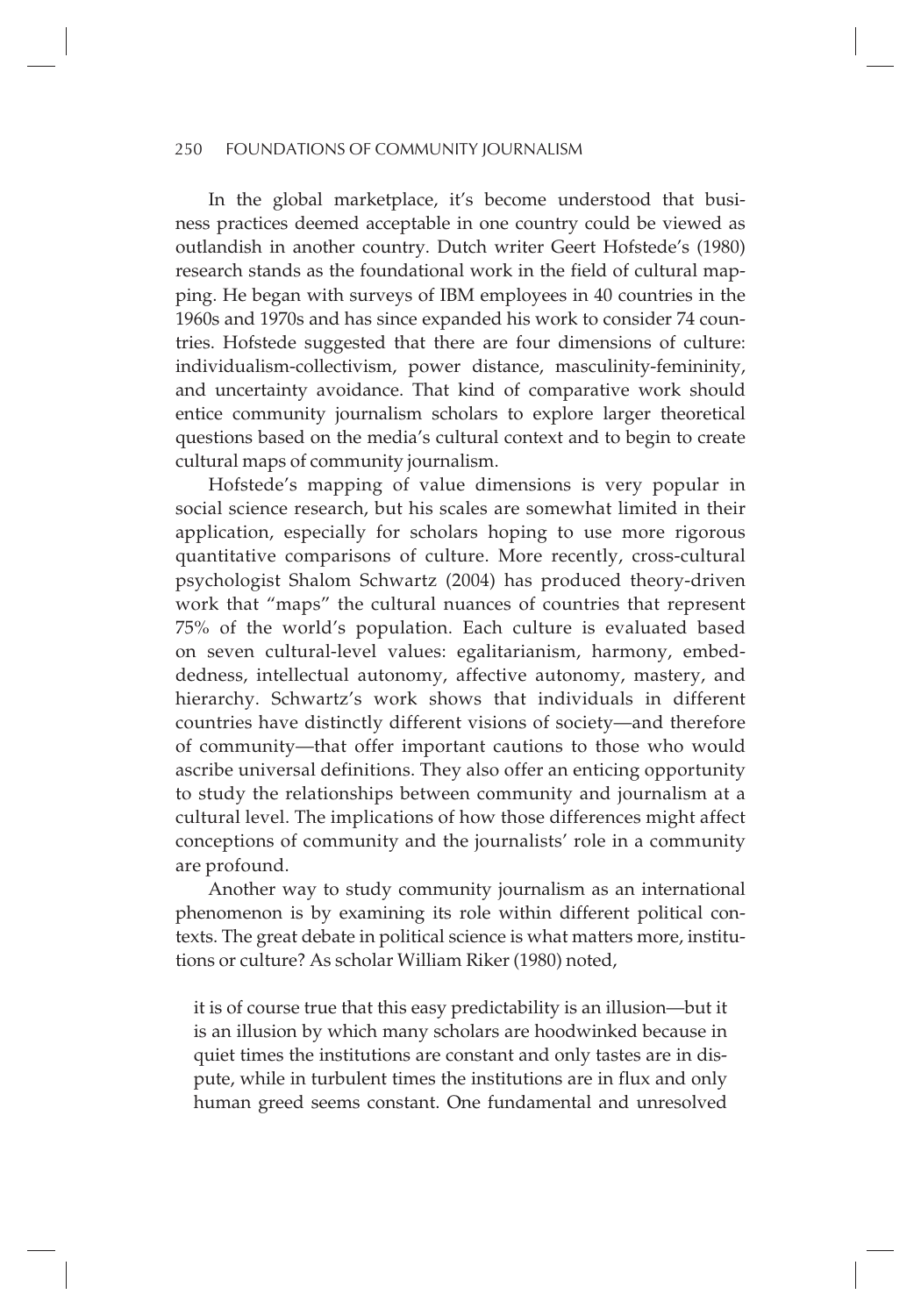problem of social science is to penetrate the illusion and to learn to take both values and institutions into account. (p. 432)

 Putnam (2000) further argued that comparative work, to be effective, must understand the history, narrative, and context of a culture to avoid making broad generalizations. However, to have broader application, theory also must do more than explain one case. Nevertheless, institutions do matter in that they create the rules that constitute political behavior, as suggested by Carey (2000), who noted that institutions can be studied in two different ways: either by their historical origins or by the effects of different kinds of institutions.

 Scholars in comparative political analysis spend a great deal of time looking for differences in political and civic life based on different aspects of political life. Economists and sociologists compare countries using different factors, such as health, wealth, and education levels. And, of course, community journalism cannot help but be influenced by the press freedoms journalists enjoy, which vary widely by nation, and even fluctuate within nations as political climates change. Some of those differences have been used to explore media differences across cultures, but generally in terms of the performance of large, national news media. The potential to apply those same concepts to a crosscultural discussion of community journalism is wide open.

# **CONCLUSION**

 As this chapter suggests, there are more questions than answers for scholars interested in exploring the concept of community journalism at the international level. Does the concept of community journalism vary from culture to culture? Does it even exist in some cultures? What impact is globalization having on community journalism? Does the homogenization of mass media that is seen in mainstream media portend similar results for community journalism?

 Decades of research in international mass communication have all but ignored community journalism. That is not just a shame, but it is misleading and may deprive us of seeing truly important aspects of community journalism. Concepts of community must be embedded in culture, so how can those concepts be adequately explained if we are not comparing journalism within a culture to journalism practiced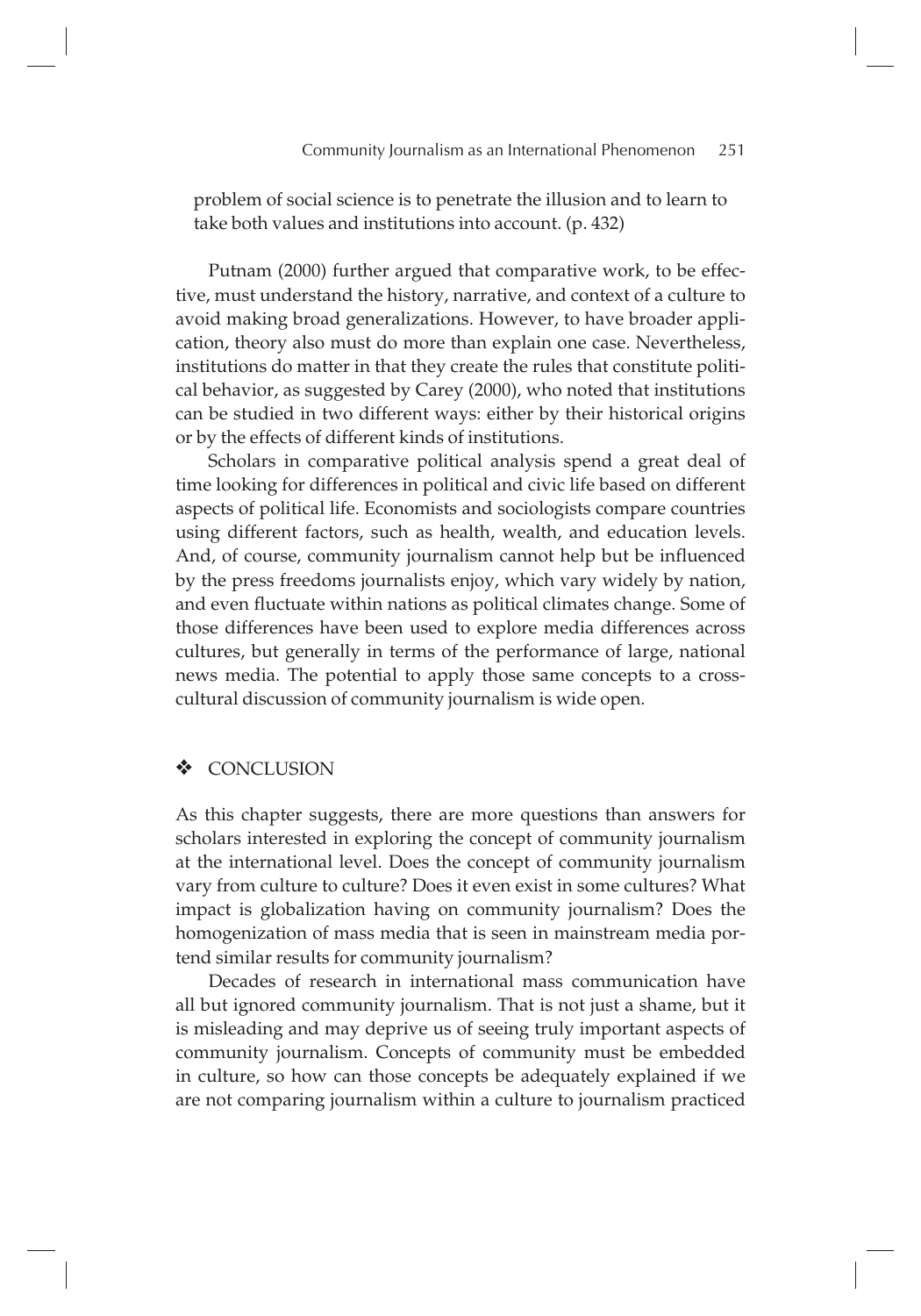outside of that culture? The task for scholars of community journalism is spelled out clearly by Jankowski (2003), who said he hopes

 that all community media researchers will take seriously their mandate as social scientists to contribute to our collective theoretical understanding of small-scale media. This mandate entails, in my estimation, more than mere alliance with a theoretical perspective; it also necessitates refinement of concepts and generation of models relating these concepts. (p. 12)

 Examples of grassroots and community media can be found in many countries and cultures around the world. In developing nations in Africa, community journalism plays the role of assisting in the diffusion of health care information and in the reporting of news in countries ravaged by war, usually in situations where journalists often face great impediments to press freedoms (Dadge, 2006). In the eastern-European nations, the community press is exploring new terrain as it tries to help formerly communist countries transition toward democratic governance and discussions of national identity in the face of a homogenizing "European" identity (European Journalism Centre, n.d.). In China, where in recent years news media have seen lessened governmental restrictions, a fascinating transition may be occurring away from a highly regulated, national media toward a more locally autonomous system with less government control and a new possibility for community media. Those examples, among many, show the challenge of applying universal truths about community journalism to all cultures. Variations in language, faith, values, freedoms, wealth, ideology, and the other attributes of culture offer enticing opportunities to explore the relationship that exists between journalists and their communities, and show why research of such relationships cannot be limited to (let alone based on) one narrow, cultural viewpoint of what community journalism is. Community journalism scholars must expand their view or risk being excluded from the discussion.

# **REFERENCES**

 Artz, L., & Kamalipour, Y. (2007). *The media globe: Trends in international communication.* New York: Rowman & Littlefield.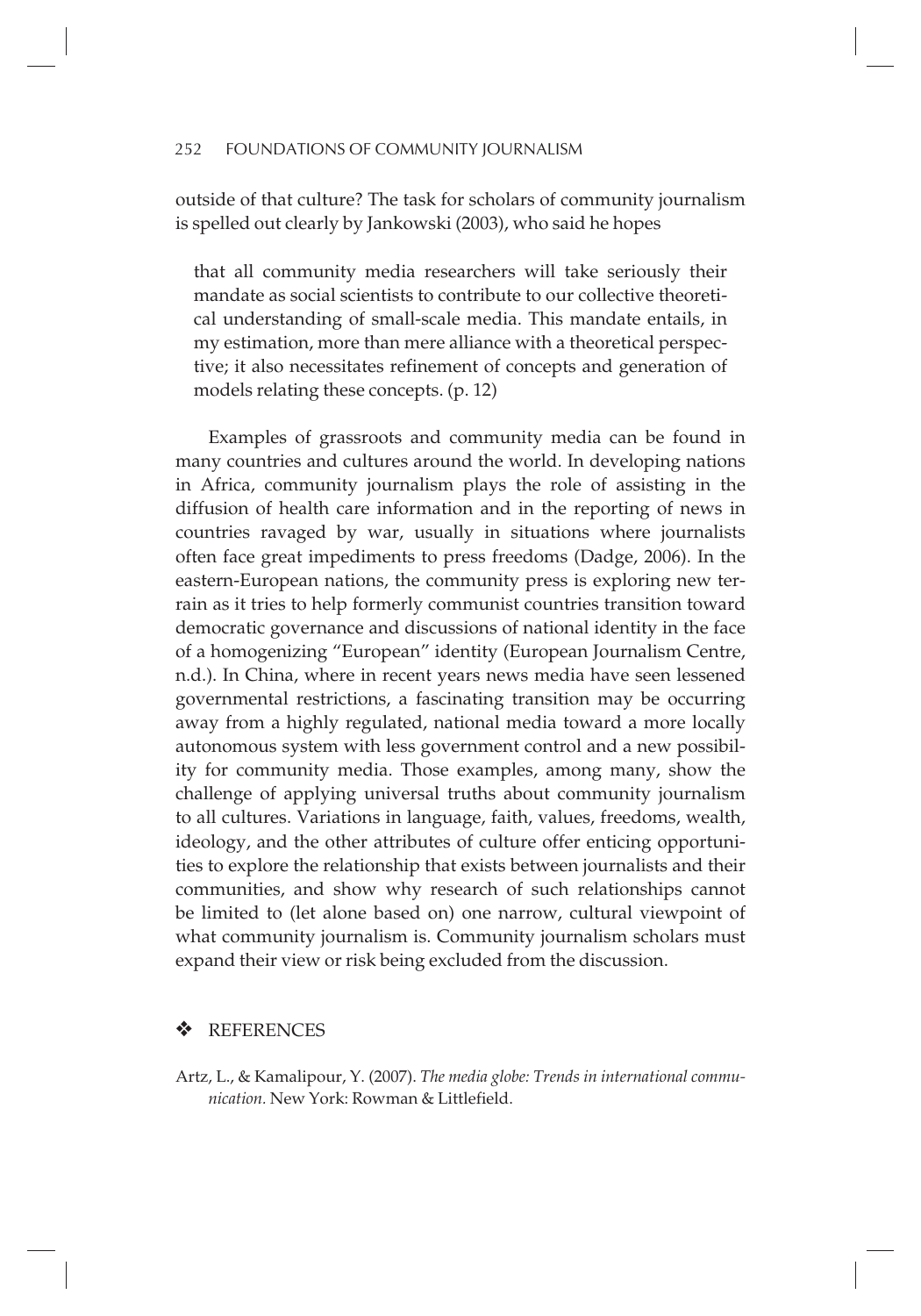- Banjade, A. (2006). *Gaunle Deurali* : Barefoot community journalism in Western Nepal. *Global Media Journal, 5* (8). Retrieved May 1, 2011, from http://lass .calumet.purdue.edu/cca/gmj/sp06/gmj-sp06-banjade.htm
- Bowd, K. (2006). Intersections of community and journalism in Singapore and Australia. *Asia Pacific Media Educator, 17* , 56–70.
- Bosch, T. (2005). Community radio in post-apartheid South Africa: The case of Bush Radio in Cape Town. *Transformations, 10.* Retrieved May 3, 2011, from http://www.transformationsjournal.org/journal/issue\_10/article\_05.shtml

 Bowd, K. (2003). How different is "different"? Australian country newspapers and development journalism. *Asia Pacific Media Educator, 14,* 117–130.

- Carey, J. M. (2000). Parchment, equilibria, and institutions. *Comparative Political Studies, 33* (6–7), 735–761.
- A challenge to editors. (1960). *Grassroots Editor, 1,* 2–3.
- Dadge, D. (2006). *Africa overview.* Retrieved April 4, 2008, from International Press Institute website: http://www.freemedia.at/cms/ipi/freedom\_ detail.html?ctxid=CH0056&docid=CMS1176887458165
- Durkheim, E. (1965). *The elementary forms of religious life.* New York: Free Press. (Original work published 1915)
- Eko , L. (2002). Africa: Life in the margins of globalization. In N. Jankowski & O. Prehn (Eds.), *Community media in the information age: Perspectives and prospects.* Cresskill, NJ: Hampton Press.
- European Journalism Centre. (n.d.). *Media landscape.* Retrieved April 4, 2008, from http://www.ejc.net/media\_landscape/
- Fairbairn, J. (2009). *Community media sustainability guide: The business of changing lives.* Retrieved May 3, 2011, from Internews Network website: http://www .internews.org/pubs/pdfs/internewscommunitymediaguide2009.pdf
- Fuller, L. (2007). Introduction. In L. Fuller (Ed.), *Community media: International perspectives.* New York: Palgrave Macmillan.
- Hallin, D. C., & Mancini, P. (2004). *Comparing media systems.* Cambridge, UK: Cambridge University Press.
- Hofstede, G. (1980). Motivation, leadership, and organization: Do American theories apply abroad? *Organizational Dynamics, 9,* 42–63.
- Inglehart, R. (1997). *Modernization and postmodernization: Cultural, economic, and political change in 43 societies.* Princeton, NJ: Princeton University Press.
- Jankowski, N. (2002). The conceptual contours of community media. In N. Jankowski & O. Prehn (Eds.), *Community media in the information age: Perspectives and prospects.* Cresskill, NJ: Hampton Press.
- Jankowksi, N. (2003). Community media research: A quest for theoreticallygrounded models. *The Public, 1* (10), 5–14.
- Janowitz, M. (1952). *The community press in an urban setting* . Glencoe, IL: Free Press.
- Long, H. R. (1977). *Main Street militants: An anthology from* Grassroots Editor. Carbondale: Southern Illinois University Press.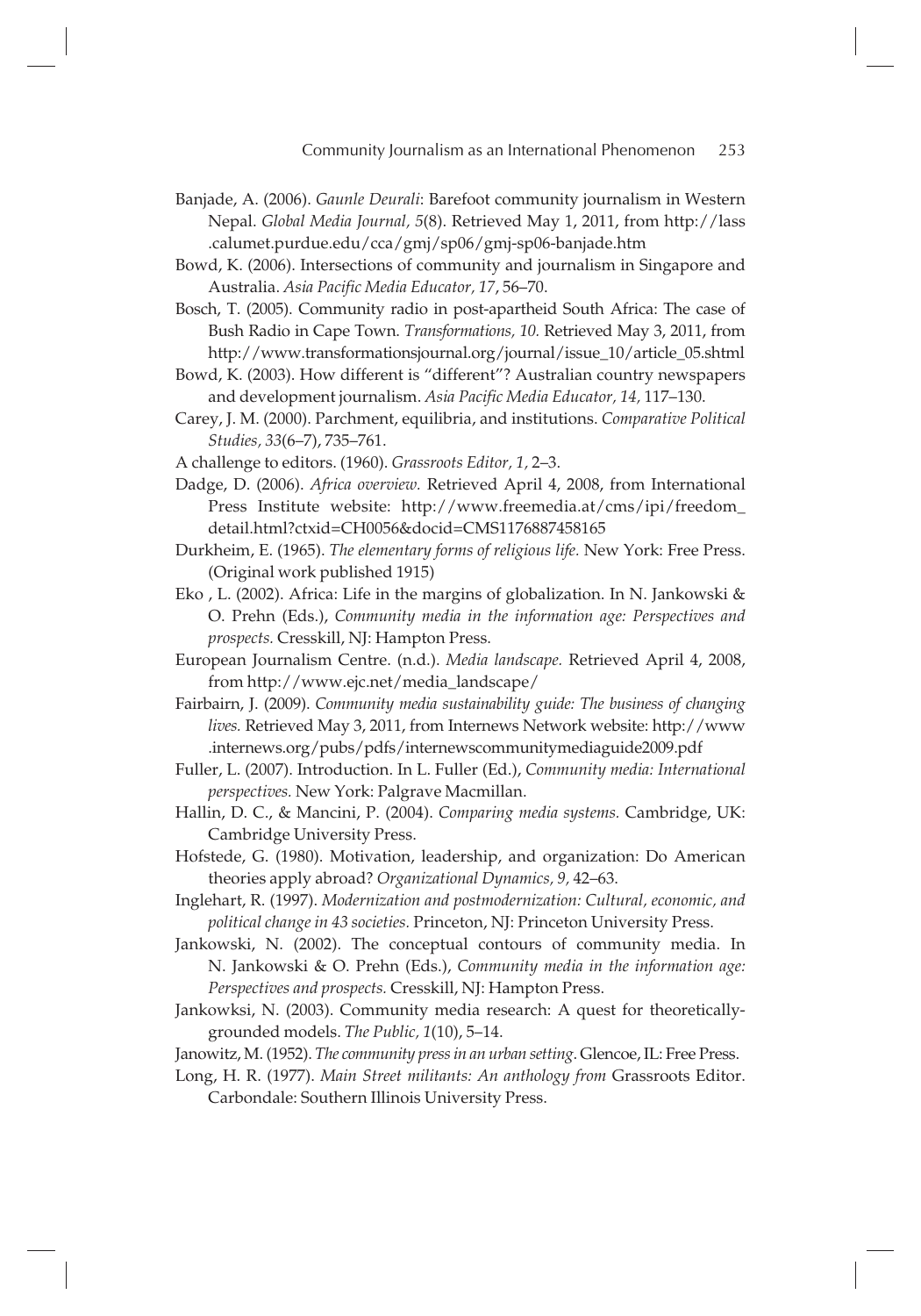- Maslog, C. C. (1985). *Five successful Asian community newspapers.* Singapore: Asian Mass Communication Research and Information Center.
- Maslog, C. C. (1989). *The dragon slayers of the countryside* . Manila, Philippines: PPI.
- Milne, C., Rau, A., Du Toit, P., & Mdlongwa, F. (2006). *Key editorial and business strategies: A case study of six independent community newspapers.* Cape Town, South Africa: Media Digital.
- Moore, R. C., & Gillis, T. L. (2005). Transforming communities: Community journalism in Africa. *Transformations, 10.* Retrieved July 15, 2009, from http:// www.transformationsjournal.org/journal/issue\_10/editorial.shtml
- O'Connor, A. (1990). The miners' radio stations in Bolivia: A culture of resistance. *Journal of Communication*, 40(1), 102-110.
- Parsons, T. (1951). *The social system.* New York: Free Press.
- Putnam, R. (2000). *Bowling alone: The collapse and revival of American community.* New York: Simon & Schuster.
- Riker, W. (1980). Implications from the disequilibrium of majority rule for the study of institutions. *American Political Science Review, 74,* 432–446.
- Schwartz, S. H. (2004). Mapping and interpreting cultural differences around the world. In H. Vinken, J. Soeters, & P. Ester (Eds.), *Comparing cultures: Dimensions of culture in a comparative perspective* (pp. 43–73). Leiden, Netherlands: Brill.
- Stamm, K. (1985). *Newspaper use and community ties. Toward a dynamic theory.* Norwood, NJ: Ablex.
- Tichenor, P. J., Donohue, G. A., & Olien, C. N. (1980). *Community conflict and the press.* Beverly Hills, CA: Sage.
- Waring, H. (1960). What is a grassroots editor? *Grassroots Editor, 1,* 5.
- Weber, M. (1958). *The Protestant ethic and the spirit of capitalism*. New York: Charles Scribner's Sons.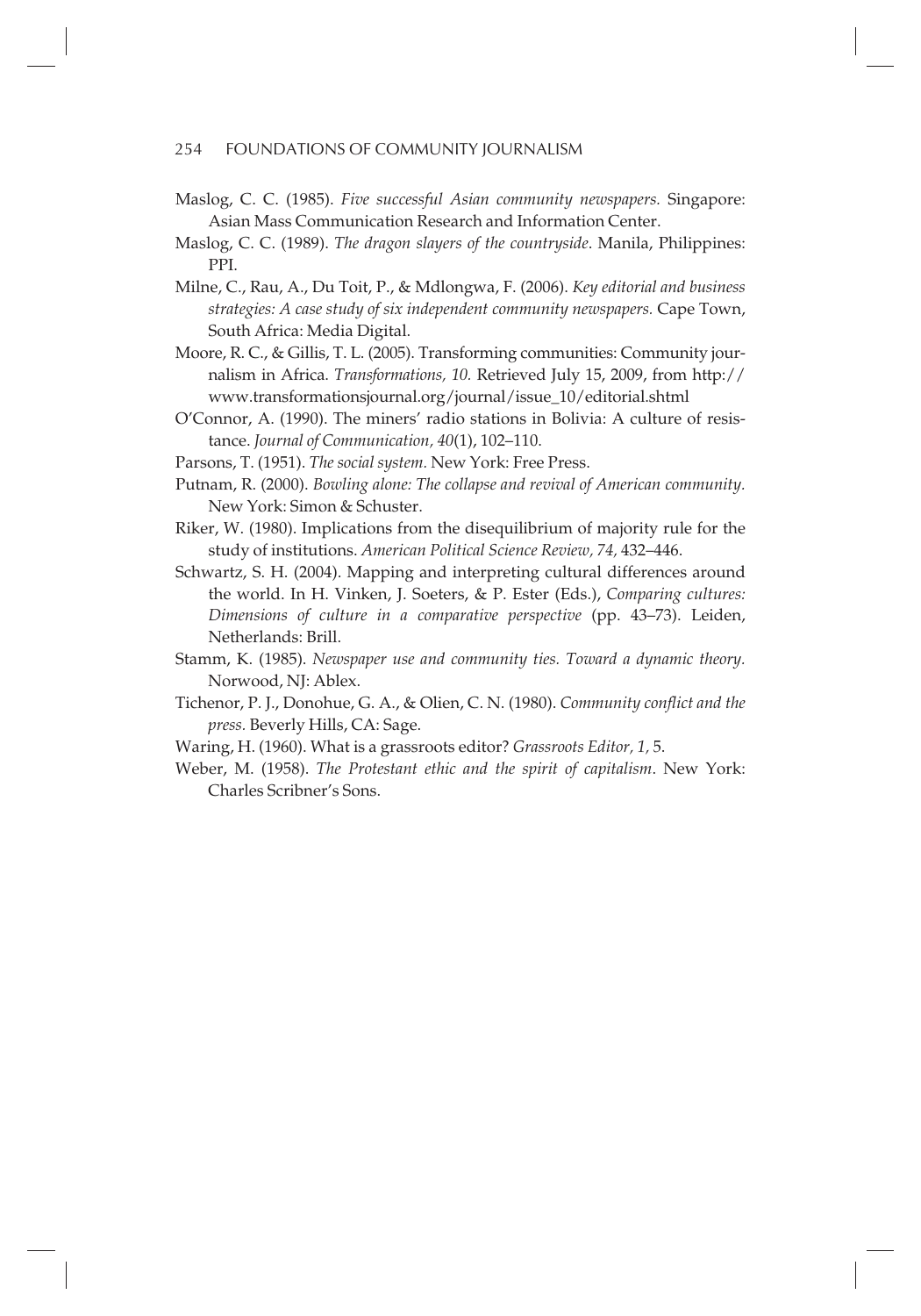# **Studying the Global Community of Community Journalists** ●

# Chad Stebbins

In 2008, the International Society of Weekly Newspaper Editors<br>lost a member in Nebraska who couldn't afford to continue pay-**L**lost a member in Nebraska who couldn't afford to continue paying the \$50 annual dues. The publisher/editor/ad manager of the 1,000-circulation weekly suggested that ISWNE was not providing enough material about "the money side" of running a community newspaper. He explained:

 While I found the editorial content helpful, I would have preferred to read more articles on what newspapers my size are doing to survive, maybe with some specific ideas or programs. I realize you're more geared toward editors, but in my situation it all fits together in the same puzzle.

 He was right. Although ISWNE's mission is to encourage and promote wise and independent editorial comment, news content, and leadership in community newspapers throughout the world, we cannot forget that some of our members also are responsible for keeping their newspapers in business. We therefore dedicated the Spring 2009 issue of *Grassroots Editor*, ISWNE's quarterly journal, to examining how twelve struggling weeklies in rural parts of the United States and Canada were coping with the economic crisis of the late 2000s. To some extent, their rural isolation shielded them from several of the problems the mainstream press had been experiencing. As one editor so aptly put it, "While the rest of the nation is in a recession, we've been in a recession for the last 50 years, so it won't affect us as much."

 Such weeklies, however, face their own set of challenges—declining population bases, a shortage of retail businesses in agrarian communities, staffing issues, and attempting to sell advertising and subscriptions on fledgling websites. A few of those papers have the smallest circulations in their states, yet they persevere even as large-city dailies shrink or even fold. The financial strategies of such weeklies deserve further study by the growing cadre of academicians who now specialize in community journalism.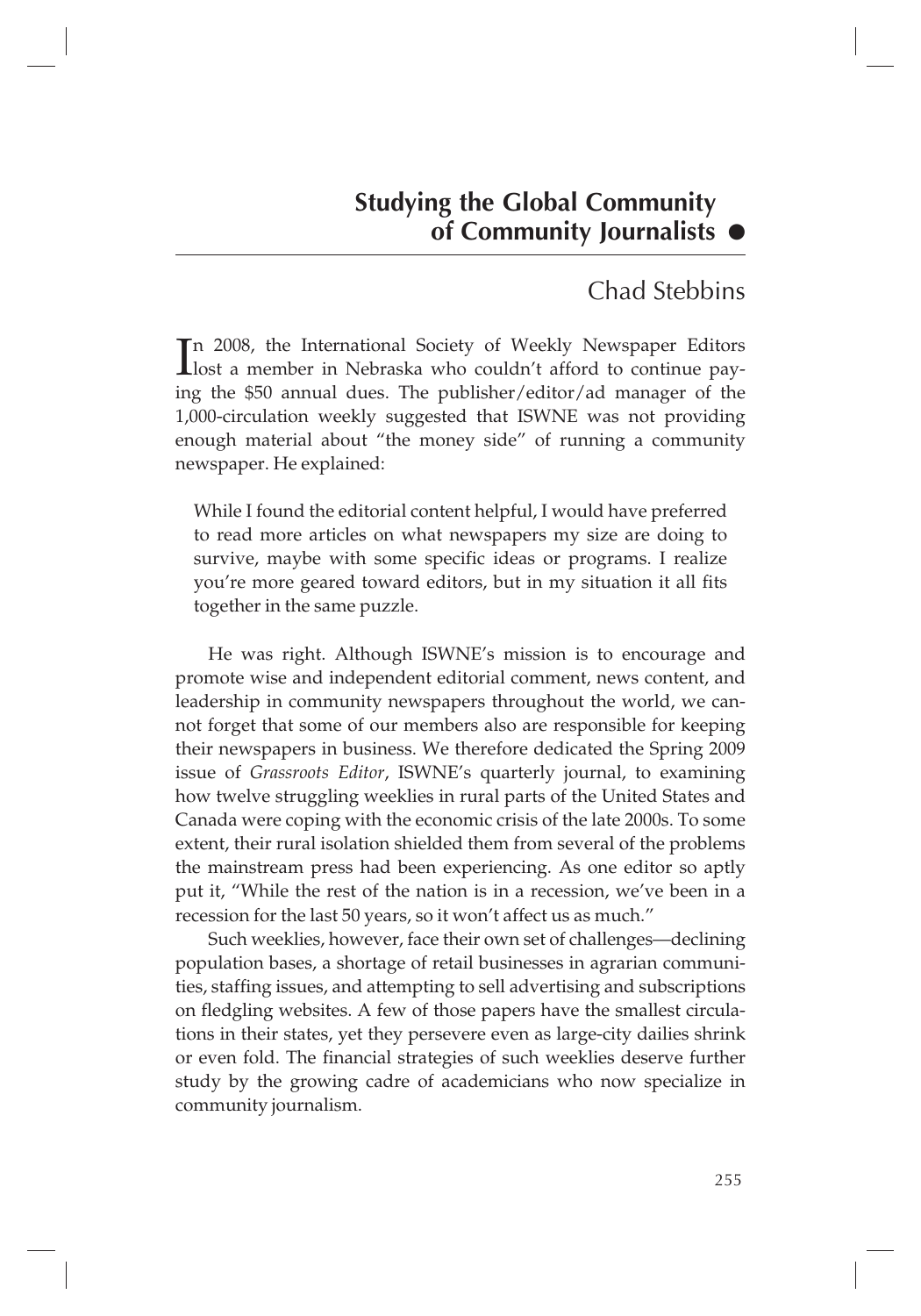U.S. journalism scholars also tend to ignore the vibrant community newspapers published by our neighbors to the north, in Canada, and across the Atlantic in the United Kingdom, where many ISWNE members work to provide quality journalism to rural communities. Consider this: Despite having a population only one tenth that of the United States, Canada boasts more than 700 weekly and twice-weekly newspapers (ComBase, 2010a). Interestingly, more than 80% utilize the tabloid format. Most weekly newspapers are printed on high-quality presses, due to the significant investment in improved printing facilities made by corporate ownership a few years ago (ComBase, 2010b). At the same time, about a quarter of Canada's community papers were still independently owned at this writing (Newspapers Canada, 2010).

 Studies of the Canadian community-media scene could pay big dividends for researchers. Why, for example, do 83% of adults in Saskatchewan regularly read a community newspaper? Nationwide in Canada, 74% of adults read a community paper. Exclusive community newspaper readers also tend to be light TV watchers (the average watches television three hours or less per week). Comparative studies along the U.S.-Canadian border may help scholars in both countries better understand the commonalities and differences between those countries, and inspire similar studies in other border regions of the world.

 But there is much more cross-cultural information to be gleaned from the community press by researchers than merely a comparison of statistics. Comparing social values as expressed via community media also is a worthwhile venture. Take as an example the following case. In 2009, a weekly editor in New Brunswick asked the ISWNE hotline service whether he should publish a letter to the editor bashing an area high school for holding an anti-harassment, anti-homophobia event. The letter writer condemned the school's staff and students for their public display of support for the gay and lesbian community. Of the 55 ISWNE members who responded, an overwhelming majority (mostly from the U.S.) agreed the letter should be published. The handful of Canadians who weighed in, however, were largely opposed to printing it. One wrote, "The letter writer's beliefs are his right, but he does not have the right to use the paper as a platform to promote intolerance against gay people." Others cited Canada's hate-crimes legislation as a reason to toss the letter in the recycling bin. The Canadian editor did end up publishing the letter, explaining that "it is, ultimately, fair comment on a public event and we just don't feel